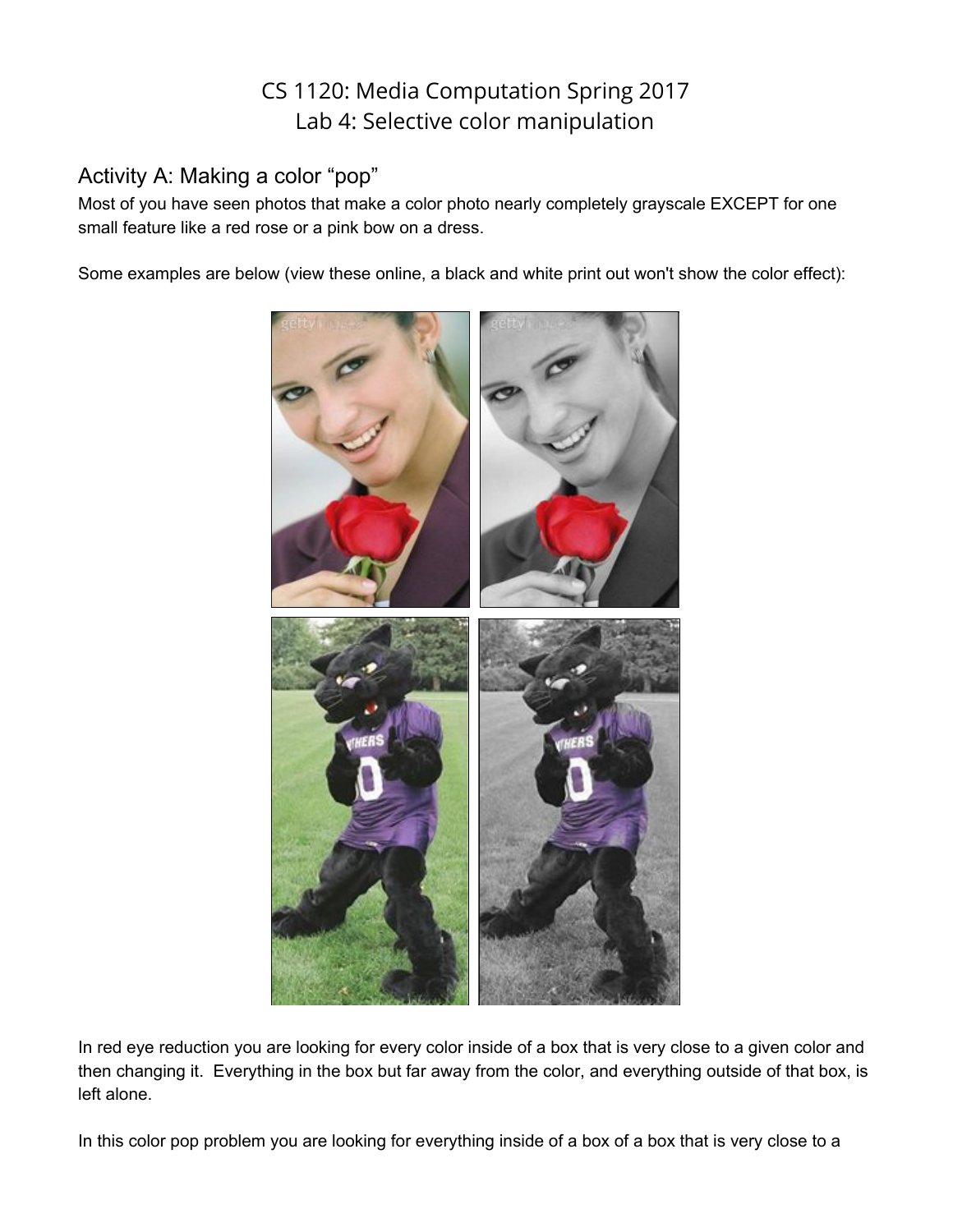given color **and leaving it alone**. Everything in the box but far away from the color, and everything outside of that box, is changed to grayscale. So basically, this technique sounds a lot like the EXACT opposite of red eye reduction. It involves looping through the whole image – but in parts.

Open the rose picture (available on the course website) and, use explore() to answer the following questions:

**[Q1]**  What x value defines the left edge of a box "surrounding" the rose?

**[Q2]** What x value defines the right edge of a box "surrounding" the rose?

**[Q3]**  What y value defines the top edge of a box "surrounding" the rose?

**[Q4]** What y value defines the bottom edge of a box "surrounding" the rose?

**[Q5]** Explore the red values of the rose. Pick a "representative" value from that rose. What are its RGB values?

Make sure you call **setMediaPath()** function from JES (use the command area) – that way you won't have to specify the full path to 'rose.jpg' in your function.

Create a new file for your program: lab6.py. Using the value you just generated, create a function called rosePop() that takes no parameters. The function should immediately open the rose picture (make sure you place it into the same folder as your lab6.py file) and change all of the pixels that are not in the box around the rose to be grayscale. Your starting code will look like this:

```
def rosePop():
 original =makePicture("rose.jpg")
roseRed = 222# write your loops here that will make everything
 # around the rose be grayscale
 show(original)
 return original
```
There are several techniques that you can use to write the loops that are missing above. I suggest you write a single loop that loops over every pixel in the picture. For each picture it says "IF the pixel is OUTSIDE of the box, change the pixel to grayscale.

The end result would look like this: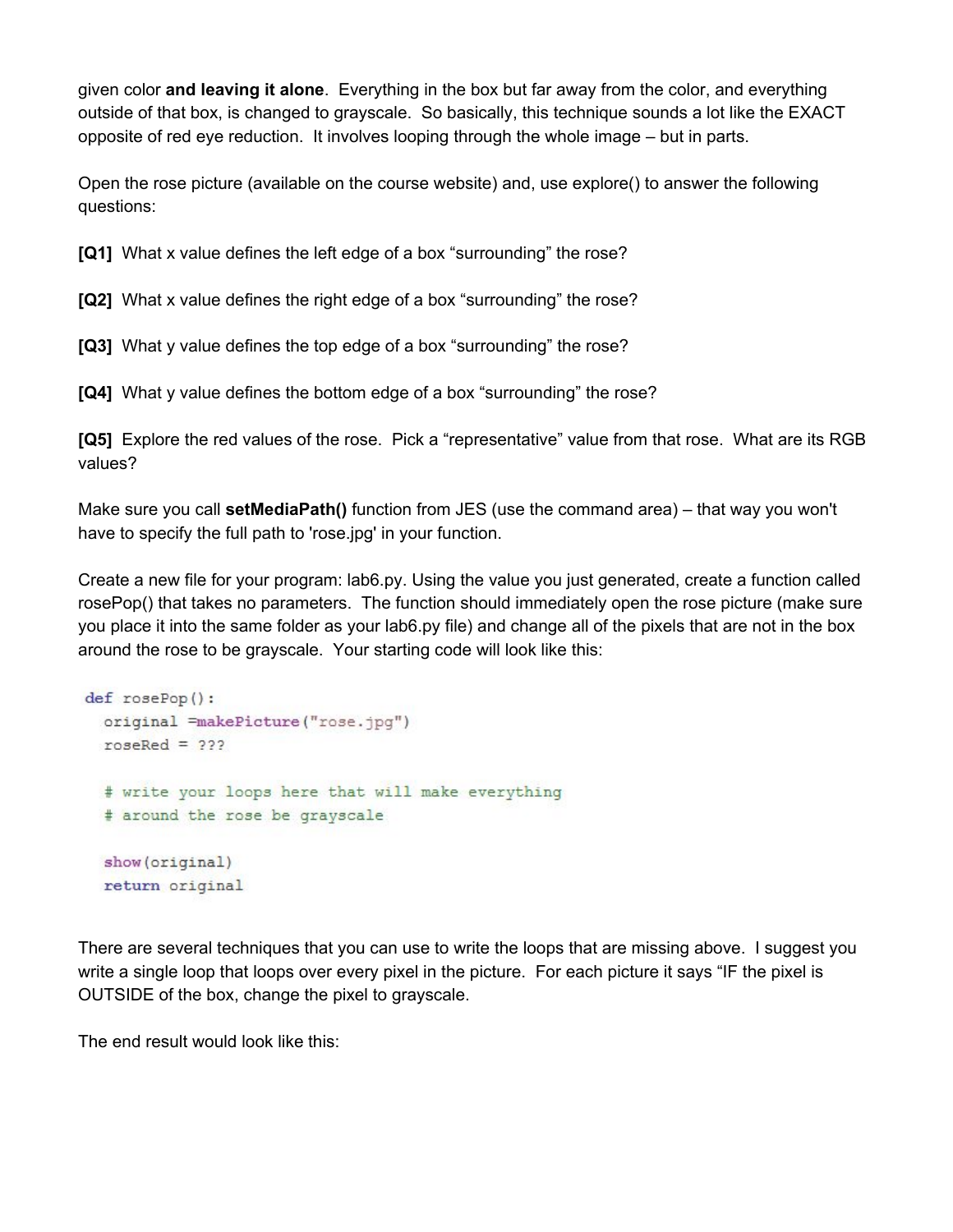

(Note: the black box is added for emphasis. It is not actually part of the solution.)

Once you have that working you could write a second set of loops that comes after the code you just wrote, but before the show/return code. This code sets up a loop that ONLY looks at the pixels inside of the box around the rose. And this code is truly the opposite of what you did with red-eye reduction. As you loop through those pixels you say "IF the color of this pixel is "far away" (rather than close) to the red of the rose, then change it to grayscale"

However, there is a better way. You can do this in the same loop! Can you see it? look at your IF statement…

Make that change and run your code. If you get everything set up correctly you should be able to get an image similar to the following:



## Activity B: Make a collage with copy & paste

Now let's try to make a simple collage by using copy and paste. We will copy the image you have created in the previous activity and paste it four times onto a larger empty "canvas". Write a function makeCollage() that takes no parameters, calls your rosePop() function, and then generates the collage and returns a new picture object. This is quite straightforward; here is what your function should do:

step 1: call rosePop() and assign the return value to a new variable: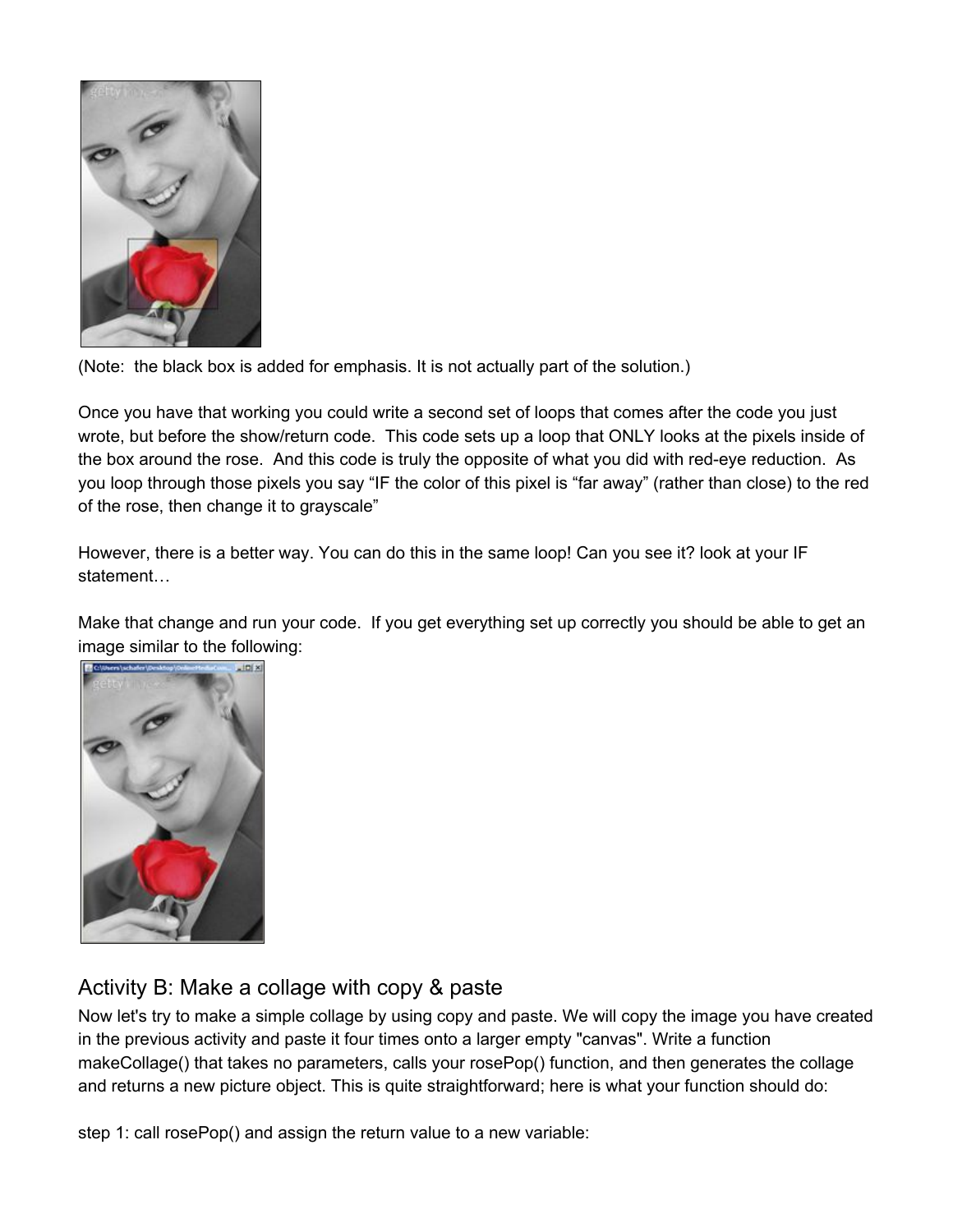```
source = rosePop()
```
step 2: create an empty canvas that is twice the width and twice the height of the original picture:

```
canvas = makeEmptyPicture(width, height)
```
To calculate width and height, start with getting the source values with **getWidth(source)** and **getHeight(source)**

step 3: now you need to loop through the source pixels. This time you will need the x and y coordinates of each pixel. Recall that you can use this function: **getPixel(picture, x, y)**

You will need a nested for loop:

```
for x in range(width):
    for y in range(height):
         pixel = getPixel(source, x, y)
```
Inside the loop, get the color of the current pixel: color = getColor(pixel)

Then, set the corresponding pixel of the target canvas to that color.

However, since we are creating a collage, you will need to set the color to four different pixels on the target canvas to achieve the following result:



Can you figure out what pixels you need to set? Think about the width and the height of the source – can we use those values to calculate the x and y values of the four target pixels?

After the loop, return the new canvas: **return canvas**